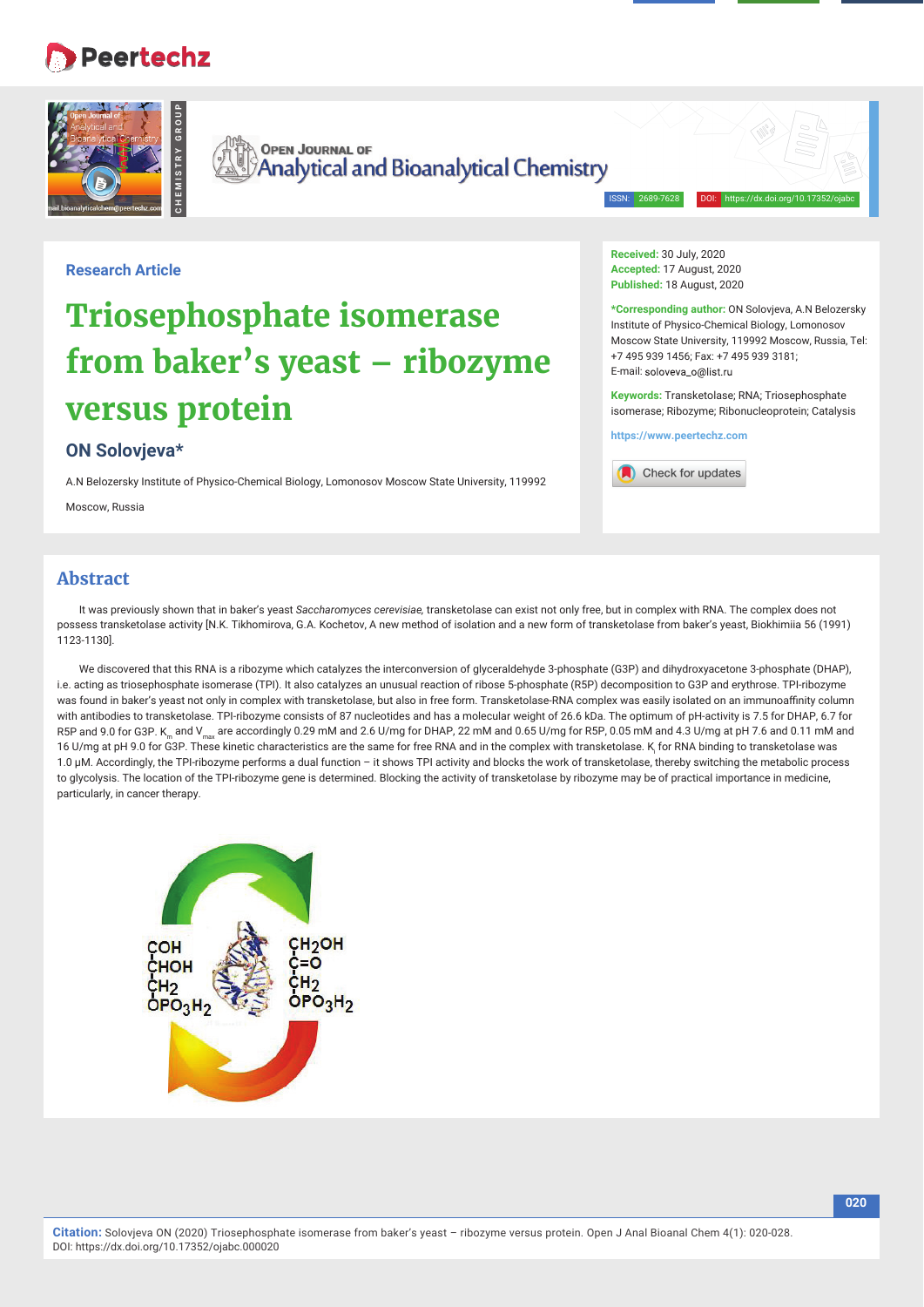## **Abbreviations**

TK: Transketolase; ThDP: Thiamine Diphosphate; TPI: Triosephosphate Isomerase; GAPDH: Glyceraldehyde 3-Phosphate Dehydrogenase; GPDH: Glycerol 3-Phosphate Dehydrogenase; ACN: Acetonitrile; DHAP: Dihydroxyacetone 3-Phosphate; G3P: Glyceraldehyde 3-Phosphate; R5P: Ribose 5-Phosphate

## **Introduction**

Ribozymes were first reported in 1981  $[1-3]$ . They catalyze a variety of reactions, along with protein enzymes. The ribozymes involved in the synthesis and cleavage of RNA [4-7] and protein [8] are well studied. RNA ligase ribozyme (DSL) [9,10], Tetrahymena ribozyme [11,12], RNA polymerase ribozyme [13] and others are involved in the cleavage of RNA. In biosynthesis of amino acids is involved glmS ribozyme [14- 16]. There are ribozymes that catalyze amino acids transfer reactions [17].

Ribozymes with peroxidase activity [18] and urea synthase activity [19] were detected. Self-cleaving ribozymes are also detected [20-23]. In addition, the ribosomes function as ribozymes [24-26], the RNase works in a protein complex with a ribozyme [27,28]. Among the ribozymes that convert carbohydrate substrates are the Diels-Alderase ribozyme, which is involved in the formation of C–C bonds [29,30], and the ribozyme that catalyzes the synthesis of dipeptides [31]. About 100 reviews have been written about these ribozymes. The review [32], contains a table of RNA classes, their sizes and functions. The review [33], provides a detailed description of the chemical properties of ribozymes, the role of metals and the characteristics of individual ribozymes, as well as the methods used in ribozyme studies. Self-cleaving ribozymes are described in review [23], riboswitches in reviews [34,35]. The latest review of RNase was published in 2009 [28].

Since 2003, 5 articles have been published on ribozymes that are not involved in the biosynthesis of RNA or protein. They are involved in the reactions of alcoholic fermentation pyruvate decarboxylase ribozyme [36] and alcohol dehydrogenase ribozyme [37,38] and in glycolysis - aldolase ribozyme [39,40]. Interestingly, free thiamine is used in the pyruvate decarboxylase ribozyme, while thiamine diphosphate is used in the pyruvate decarboxylase protein [36]. Alcohol dehydrogenase ribozyme oxidizes alcohol only in the presence of NAD+ and Zn<sup>2+</sup> [37]. Like alcohol dehydrogenase, a protein, it is able to catalyze a reverse reaction in the presence of NADH and  $Zn^{2+}$  [38]. Aldolases (protein enzymes) utilize either an enamine mechanism or a  $Zn^{2+}$  cofactor. Aldolase ribozyme is a  $Zn^{2+}$ - dependent. Ribozyme, unlike the protein enzyme, can also catalyze a transfer of a biotinylated benzaldehyde derivative to the aldol donor substrate [39]. All were obtained by *in vitro* selection using an RNA library.

In this paper, we first show the existence of another glycolytic ribozyme, Triosephosphate Isomerase (TPI) ribozyme, which was found in baker's yeast, both free and associated with Transketolase (TK), performing, respectively,

two functions - the work of the glycolytic enzyme and blocking the enzyme of the pentose phosphate pathway and accordingly the switching of metabolism to glycolysis. The activity of TPIribozyme is the same as a part of the complex and in free form. It was previously shown that TK can be isolated from yeast in the form of a complex with RNA [41,42]. G3P, which is formed from DHAP upon catalysis by TPI (enzyme and ribozyme), is one of the substrates of transketolase. Nevertheless, it is not clear why the shutdown of TK is carried out precisely by TPIribozyme.

We suggest that in perspective for most enzymes, ribozymes with a similar function will be found. It is possible that other ribozymes will also be associated with proteins and so will be easy to isolate. The presence of a complex with nucleic acids is known for many enzymes, including those not involved directly in the biosynthesis of nucleic acids and proteins [43- 45]. For glyceraldehyde 3-phosphate dehydrogenase (GAPDH), the interaction with the hepatitis delta virus RNA was shown  $[46, 47]$ .

## **Materials and methods**

#### **Materials**

Thiamine Diphosphate (ThDP), dithiothreitol, glycylglycine, MES were from Serva, NAD<sup>+</sup>, NADH, CaCl<sub>2</sub>, GAPDH, glycerol 3-phosphate dehydrogenase (GPDH), RNAse A, Dihydroxyacetone Phosphate (DHAP), Ribose 5-Phosphate (R5P), erythrose, CHES, acetonitrile (ACN), perchloric acid, ammonium sulfate, protamine sulfate from Sigma, HEPES from Fluka, human albumin, pepsin and lysozyme from Reanal, other commercially available chemicals were of the highest grade.

## **Transketolase purification**

TK (free enzyme and in complex with RNA) was isolated from baker's yeast *Saccharomyces cerevisiae* on a column with immobilized antibodies to TK isolated from the serum of an immunized rabbit according to the method described previously [42]. Extraction was carried out by cytolysis of dry yeast with 0.5 M NH, OH. During the elution of TK from the column, the pH was maintained at 7.6 by adding 4M HCl to the eluate. The eluted protein was concentrated in Amicon® 50,000 MWCO Ultra Centrifugal Filters, then aliquoted and stored frozen. Before use, the TK solution was passed through a Sephadex G-50 column equilibrated with 50 mM glycylglycine, pH 7.6.

#### **Measuring protein and RNA concentrations**

The concentration of free TK was determined spectrophotometrically using the absorption coefficient A  $1\%$  1-cm of  $14.5$  at 280 nm [48]. The concentration of TK in TK-RNA complex was determined according to the Bradford method [49], using the free TK for calibration. The amount of nucleotides was calculated by [50], in which the optical density at 260 nm equals 1.0 for the 40  $\mu$ g/mL solution of RNA, for a 1-cm pathlength. The molar concentration of nucleotides was calculated by taking an average nucleotide mass of 345 Da.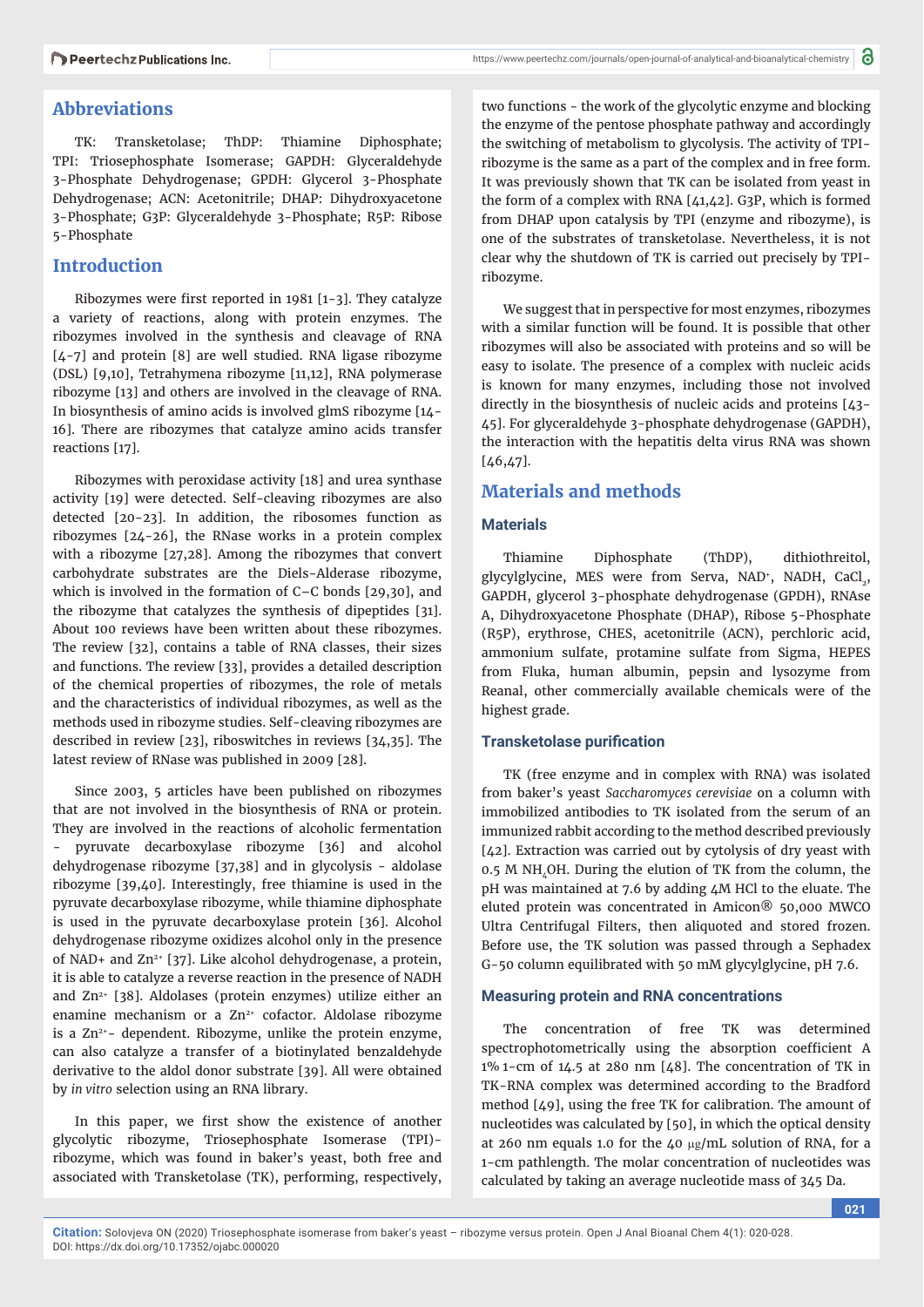The TK isolated on the immune column (mixture of free TK and TK-RNA complex) was passed through a Sephadex G-50 column in 10 mM potassium phosphate buffer, pH 7.6. Then, 2 mL of TK + TK-RNA was passed through the IRA-400 column (2.4 mL), previously washed with 100 mL of 0.1 M KOH and with water until neutral pH and eluted with the same buffer. Free enzyme was absorbed onto the column.

## **Obtaining free RNA from the TK-RNA complex**

ACN in a 2:1 ratio was added to the TK-RNA complex, stirred, and frozen for  $1-2$  h at  $-12^{\circ}$ C. The upper layer of ACN, which did not contain RNA, was removed, in the lower layer of water, the denatured protein was removed by centrifugation. The RNA obtained in this way was precipitated with 96% ethanol (3:1) and dissolved in water. Determination of protein by Bradford showed its absence.

#### **Obtaining free TK from the TK-RNA complex**

ApoTK (TK without ThDP and RNA) was obtained by keeping TK (2mg/mL) in 1.6M ammonium sulfate at pH 7.6 for 24h at  $4^{\circ}$ C. Then the enzyme was precipitated with  $4$  M ammonium sulfate, the precipitate was dissolved in 50 mM glycylglycine or potassium phosphate buffer, pH 7.6, and passed through a Sephadex G-50 column equilibrated with the same buffer.

#### **Determination of RNA molecular mass**

Initially, the molecular mass of RNA was determined by gel chromatography on a Sephadex G-100 column in 6 M urea. A column of 15 x 1 mL was applied to 1 mL of RNA. Human albumin 66.44 kDa, pepsin 34.5 kDa, and lysozyme 14.5 kDa were taken as markers. All compounds were kept for 2 h in urea before being applied to the column.

Then, the molecular mass of RNA was determined using MALDI-TOF MS analysis, which was performed on an UltrafleXtreme MALDI-TOF/TOF mass spectrometer (Bruker Daltonics, Germany) equipped with an Nd laser by detection of MH+ molecular ions.

### **Determination of thiamine diphosphate concentration**

The concentration of ThDP was determined spectrophotometrically by measuring optical density at 272.5 nm (molar extinction coefficient 7500 M<sup>-1</sup> ·cm<sup>-1</sup>) [51] and in TK-RNA - enzymatically, after boiling or incubation with RNase A [52].

#### **Measuring of transketolase activity**

The catalytic activity of TK was measured at room temperature using spectrophotometer *Ultrospec 110 pro* by the rate of NAD<sup>+</sup> reduction in a coupled system with GAPDH [53]. The reaction mixture in final volume 1 mL contained 50 mM glycylglycine pH 7.6, 2.5mM CaCl,, 1 mM sodium arsenate, 3 mM dithiothreitol, 0.1 mM ThDP, 1.6 mM NAD+, 3 units of GAPDH and 3.5 mg/mL potassium salt of the phosphopentose mixture that was used as substrate. The reaction was initiated

https://www.peertechz.com/journals/open-journal-of-analytical-and-bioanalytical-chemistry

by the addition of TK. Phosphopentose mixture was obtained from R5P [54].

#### **Determination of the affi nity of RNA to TK**

50 μg/mL of TK were incubated without RNA and with fixed RNA concentrations of 0.55, 1.0, and 2.65 μM and varying ThDP concentrations of 0.6-3 μM for 40 min without adding cations to the medium. Under these conditions,  $Ca<sup>2+</sup>$  is located in only one active site of the dimeric TK molecule. Therefore, ThDP can be bound with only one of the two active sites [55,56]. The results were processed in reverse coordinates.  $K_i$  was calculated using the formula K<sub>m</sub> [I] / (K<sub>m</sub> app - K<sub>m</sub>).

Also, 0.5 mg/mL TK (3.4  $\mu$ M) was incubated for 40 min with 6 μM ThDP without the addition of cations (condition of ThDP binding in one of two active sites). Measuring the activity without the addition of cofactors, we were convinced that it is 50% of the maximum, i.e. ThDP was bound only in the first active site. 6 μM RNA was then added and incubated for 20 min and the activity of TK was measured in the presence of 0.1 mM Ca2+ and 0.1 mM ThDP.

#### **Measuring of RNA and TPI (protein) activity**

The catalytic activity of free RNA and in the complex with TK, as well as the activity of the TPI - protein enzyme was measured by the method [57].

When the activity was measured using DHAP, the reaction mixture in the final volume of  $1$  mL contained  $50$  mM glycylglycine, 1.6 mM NAD+, 1 mM DHAP, 3 units GAPDH, 6 mM sodium arsenate, 3 mM dithiothreitol, 0.5-2.5 µg/mL RNA, pH 7.6.

When the activity was measured using glyceraldehyde 3-phosphate (G3P), the reaction mixture in the final volume of 1 mL contained 50 mM glycylglycine, 0.3 mM NADH, 1 mM G3P, 3 units of GPDH, 0.5-2.5 µg/mL RNA, pH 7.6.

When the activity was measured using DHAP or G3P, their freshly prepared solutions were used. The reaction was started by adding TK-RNA or RNA, after waiting for a zero background.

When the activity was measured using R5P, the reaction mixture in the final volume of  $1$  mL contained  $50$  mM glycylglycine, 0.3 mM NADH, 3 mM R5P, 3 units of GPDH, 0.5- 2.5 µg/mL RNA, pH 7.6.

 $K<sub>m</sub>$  for substrates was measured in the concentration range of DHAP 0.03-2.2 mM, G3P 0.015-0.3 mM, R5P 2.5-120 mM. Experimental data were analyzed using the Michaelis equation

$$
v = V \cdot [S] / ([S] + Km)
$$

When measuring the pH optimum, 50 mM buffers were used - MES at pH range 5.0-7.0, HEPES at pH range 7.0-8.5 and CHES at pH range 8.5-10.5.

## **Erythrose assay**

After the total conversion of R5P by RNA in the presence of GPDH and NADH, the reaction mixture was treated with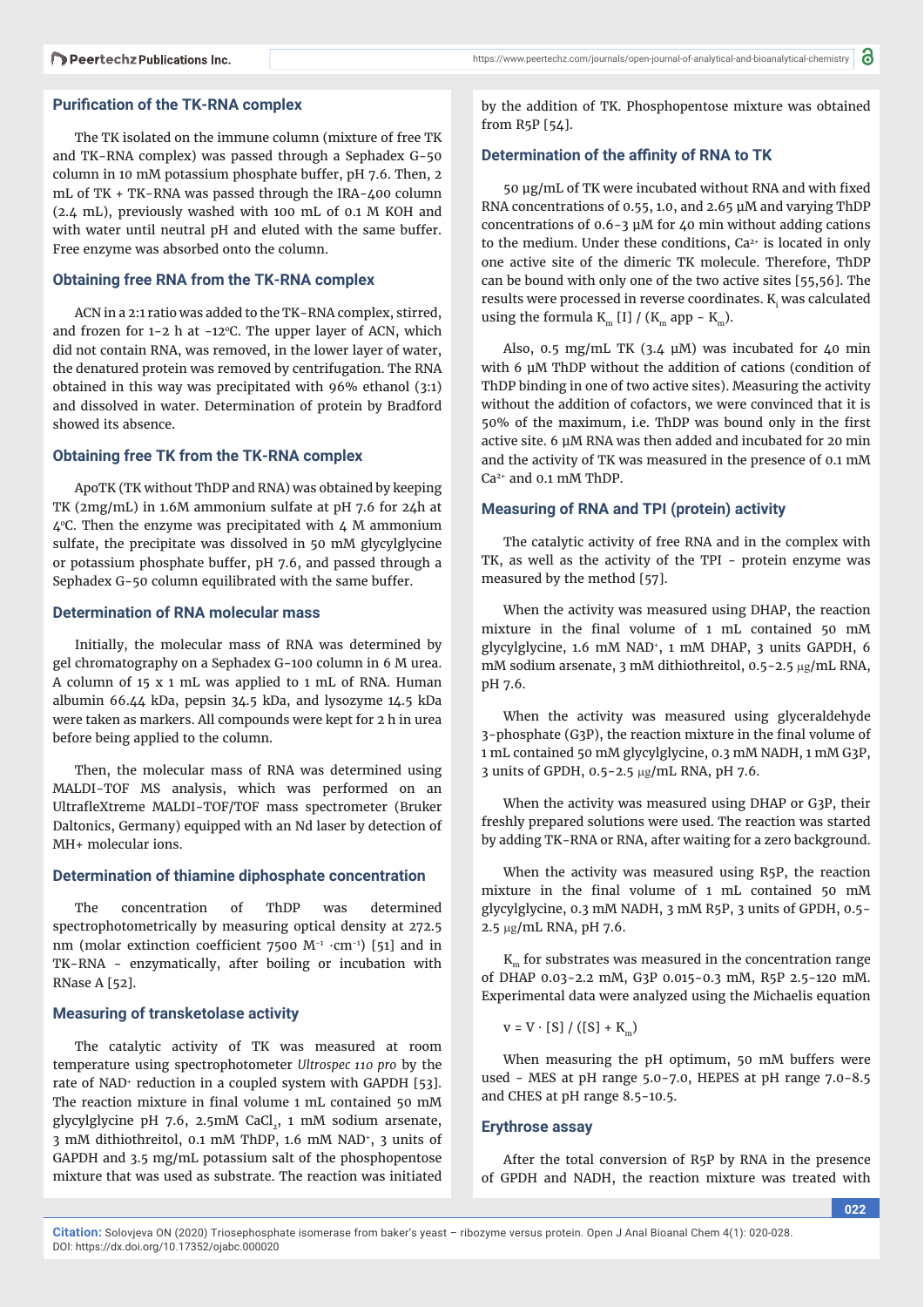perchloric acid. The precipitated protein was removed by centrifugation, and the supernatant was assayed for the amount of erythrose in the cysteine -  $H_2SO_4$  reaction [58].

#### **Isolation of total RNA from yeast extract**

Extraction was carried out from dry yeast with 0.5 M ammonia, as in the isolation of TK. Half of the extract was passed through an anti-TK immunoaffinity column to bind and thus remove the TK and the TK-RNA complex. ACN 3:1 was added to both extracts to remove proteins.

#### **Partial purification of TPI - protein enzyme**

After removing the nucleic acids from the yeast extract by treatment with protamine sulfate and removing the TK-RNA by passing through an immunoaffinity column with antibodies to TK, dry ammonium sulfate was added to 70% saturation. The precipitate was collected, dissolved in the same volume, and the protein fraction was collected with saturation of 60- 70% ammonium sulfate. The absence of GAPDH activity was verified [59].

#### **RNA sequence**

RNA was extracted from RNA-protein complex with PureLink RNA Micro Kit (Invitrogen) according to manufacture instruction. NGS Illumina library was made from RNA with NEBNextNEBNext® Ultra™II RNA Library Prep Kit for Illumina® (NEB) according to manual. Sequencing was performed on HiSeq1500 with 50 bp read length. 13 millions of reads were generated for each sample and mapped to reference genome *Saccharomyses cerevisiae*. Read counts to every transcripts was calculated.

## **Results and discussion**

## **Isolation of TK-RNA on a column with IRA-400**

To obtain the TK-RNA complex without free TK, the TK isolated on the immunoaffinity column was passed through the column IRA-400. TK-RNA was eluted with 10 mM potassium phosphate buffer at pH 7.6. Free TK remained bound to the ion exchanger even when passing 500 mM buffer through the column (Figure 1). The TK-RNA complex did not possess transketolase activity, which was also shown earlier [41,42]. ThDP in the complex was absent (It was measured enzymatically). RNA can be separated from TK-RNA by ammonium sulfate and therefore is associated non-covalently.

#### **Absorption spectra of TK-RNA and RNA**

Figure 2 shows the absorption spectra of TK-RNA (curve 1), RNA obtained from TK-RNA by protein precipitation using ACN (curve 2), free TK (curve 3). In all samples, the concentration of TK was 0.1 mg/mL. The protein concentration in TK-RNA complex was determined according to Bradford [49]. The correctness of the determination was confirmed by the fact that in the difference spectrum (TK-RNA - TK) (curve  $\ddot{4}$ ) a spectrum was obtained that almost completely coincided with the spectrum of RNA (curve 2).

Measuring the activity of TK-RNA in the usual for TK transferase reaction in the presence of cofactors showed its complete absence. This means that RNA was associated with both active sites of TK, that is, two RNA molecules are linked to one dimeric TK molecule. Comparing the concentration of TK and nucleotides in the TK-RNA complex, we calculated that one RNA molecule contains 87 nucleotides, i.e. the mass of RNA is about 30 kDa. The molar extinction coefficients calculated from the absorption spectra at different wavelengths are shown in Table 1.  $A_{280}$  for TK bound to RNA is 6.03, while for free TK this value is 1.45 [48].

#### **Determination of the RNA molecular mass**

The molecular mass of RNA determined by gel chromatography on Sephadex G-100 under denaturing conditions was 26.6 kDa (Figure 3A). Then, the molecular mass of RNA was determined using MALDI-TOF MS analysis. The maximum mass value of 13.766±2 kDa was determined (Figure 3B). So, it can be assumed that the RNA is double-stranded. These data require further research.







**Figure 2:** Absorption spectra of TK-RNA (1), RNA (2), free TK (3) in 50 mM potassium phosphate buffer, pH 7.6. (4) - difference spectrum (1) - (3). The concentration of TK 0.1 mg/mL.

**Table 1:** The absorption of TK-RNA, TK and RNA per 1 mg/mL TK at different wavelengths.

|            |       |       |      |      |      |      |      | 220 nm 260nm 280nm 290nm 280/260 260/280 260/290 220/280 |
|------------|-------|-------|------|------|------|------|------|----------------------------------------------------------|
| Free TK    | 13.2  | 0.81  | 1.45 | 0.91 | 1.8  | 0.56 | 0.89 | 9.1                                                      |
| TK-RNA     | 10.07 | 10.93 | 6.03 | 2.76 | 0.55 | 1.81 | 3.95 | 1.67                                                     |
| <b>RNA</b> | 12.1  | 10.13 | 4.7  | 1.97 | 0.46 | 2.15 | 5.14 | 2.57                                                     |
|            |       |       |      |      |      |      |      | 023                                                      |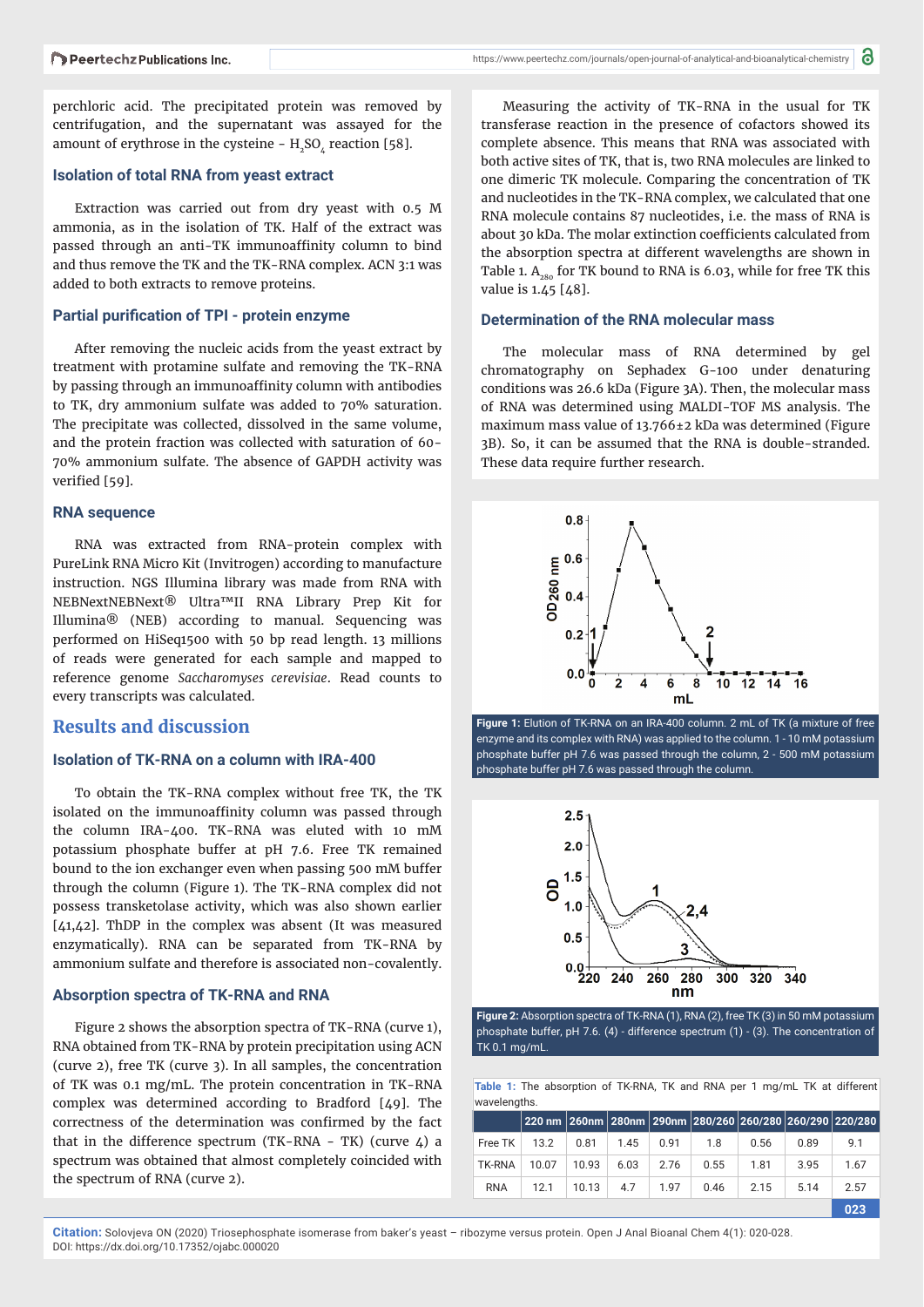

**Figure 3:** Determination of the molecular mass of RNA on Sephadex G-100 column in the presence of 6 M urea; mass calibrants: human albumin 66.44 kDa, pepsin 34.5 kDa, lysozyme 14.5 kDa (A) and using MALDI-TOF MS analysis (B).

#### **Determination of RNA affinity for TK**

ApoTK was incubated with varying concentrations of ThDP in the presence of fixed concentrations of RNA and in its absence to determine the type of inhibition and  $\mathrm{K}_{\mathrm{i}}$  upon binding of RNA to TK. Binding was performed without the addition of cations in the incubation samples and then the TK activity was measured without the addition of cofactors. As it was shown earlier [51,52] in the absence of added cations from the outside,  $Ca<sup>2+</sup>$  is bound in one of two active sites of TK and, accordingly, ThDP can only be linked in the first active site. In Figure  $\mu$  it is shown that in this case competitive binding of RNA and ThDP occurs. This means that RNA binds to or near the active site of the TK. Under these conditions, binding of RNA can only be seen in the first active site, according to the decrease in TK activity. K<sub>i</sub> for RNA binding was 1.0  $\pm$  0.2 µM, K<sub>d</sub> for ThDP - 2.4 ± 0.2 μM.

In the second active site, which does not contain a cation, RNA binding also occurs. This was shown as follows. In the absence of cations in the medium, a small excess of ThDP was added to apoTK, with the result that ThDP was bound only in the first active site, and, accordingly, the enzyme activity was 50% of the activity measured in the presence of  $Ca<sup>2+</sup>$  and ThDP. Then an excess of RNA was added to this enzyme. Subsequent measurement of TK activity with the addition of Ca<sup>2+</sup> and ThDP showed that it was still 50% of the maximum. This means that RNA was bound to half of the active sites and that no cation is needed for its binding.

If the binding of RNA was performed in the presence of Ca2+ in the medium, it did not occur. Thus, RNA does not bind to TK in the presence of  $Ca<sup>2+</sup>$  in the medium but it binds in the presence of Ca<sup>2+</sup> in one active site. Besides, RNA does not displaced by Ca<sup>2+</sup> and ThDP from the TK-RNA complex (data not shown).

Thus, RNA binds to TK in the region of its active sites competitively with respect to ThDP. Cations are not needed for RNA binding. After RNA treatment with RNase A, ThDP was not detected in it (data not shown). Previously, it was shown that the acceptor substrates bind to holoTK through the residue



coordinates. 50 μg/mL of TK were incubated for 40 min with 0.6 – 3 μM ThDP in the absence of RNA (1) and in the presence of 0.55  $\mu$ M (2), 1  $\mu$ M (3) and 2.65  $\mu$ M (4) of RNA. Then the activity of TK was measured without the addition of ThDP.

Asp<sup>477</sup>, which forms a hydrogen bond with the C2-hydroxyl group of the acceptor substrate [60]. Therefore, it can be assumed that RNA also binds directly to TK (perhaps also with the residue Asp<sup>477</sup>) through its R5P.

#### **Reactions catalyzed by RNA. RNA is TPI-ribozyme**

RNA associated with TK catalyzes the interconversion reaction of G3P and DHAP, like the protein enzyme TPI, as well as the unusual reaction of converting R5P to DHAP and erythrose. So, it is a ribozyme.

In Figure 5 it is shown the dependence of the rate of these reactions on the concentration of RNA. The reaction rate and kinetic characteristics were the same for free RNA and RNA in a complex with TK. The values of  $K_m$  and  $V_{max}$  for the reactions with these three substrates are shown in Table 2.

In the reaction of RNA with a five-carbon R5P, a threecarbon G3P is formed. Consequently, it should be expected that glycolaldehyde will be the second reaction product. However, the second product of the reaction was erythrose, which may be formed as a result of the condensation of two glycolaldehyde molecules. Assuming that this is the case, two molecules of RNA-converted R5P would yield one molecule of erythrose, as was confirmed experimentally. Table 3 shows that the amount of erythrose formed corresponds to the calculated data.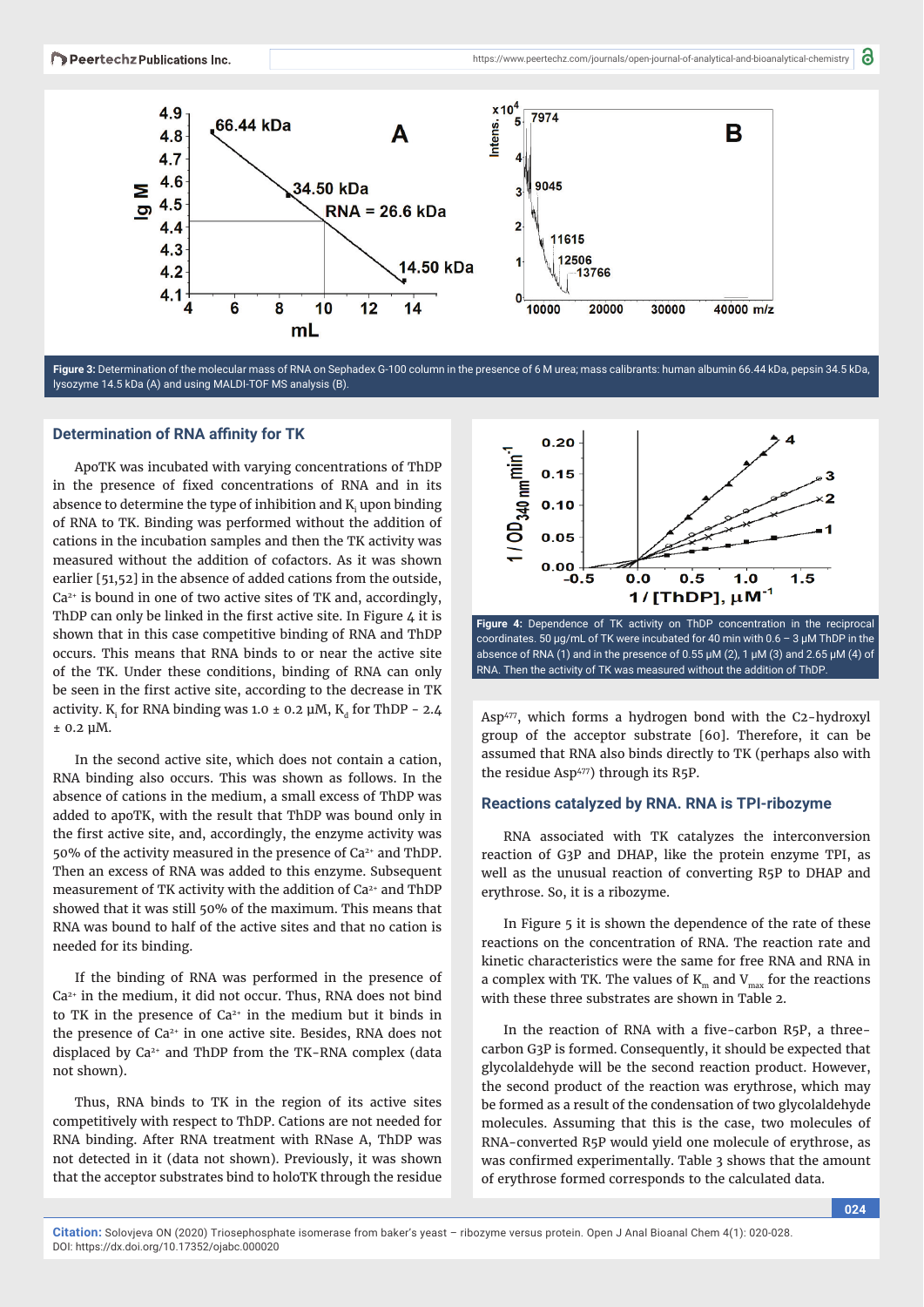In Scheme 1 are shown the schemes of reactions with RNA and of the one-substrate reaction with TK. It is interesting that in one-substrate reaction of free TK with xylulose 5-phosphate, G3P is released in the medium and erythrulose is formed from the two molecules of glycolaldehyde [61], (Scheme 1C). For RNA, when R5P is used, two molecules of DHAP are sequentially released in the medium, and erythrose is formed from the two molecules of glycolaldehyde (Scheme 1B). So, when the ketose xylulose 5-phosphate is converted, the aldose G3P and the ketose erythrulose are formed. When the aldose R5P is converted, the ketose DHAP and the aldose erythrose are formed. It is interesting that two molecules of glycolaldehyde can form both ketose and aldose. Since the formation of erythrose on RNA occurs stoichiometrically, the first molecule of glycolaldehyde formed is not released into the medium, but remains bound to RNA, similarly to the same process in the case of a one-substrate reaction with TK.

## **The optimum pH in the reactions of RNA with G3P, DHAP and R5P**

In Figure 6 are shown the results of the measuring the optimum pH activity in the reactions of RNA with substrates. The optimum pH in the reaction of RNA with DHAP is 7.5 (curve 1), with G3P 9.0 (curve 2), with R5P 6.7 (curve 3).



**Figure 5:** Dependence of the reaction rate on the RNA concentration. 1- activity with DHAP, 2 - activity with G3P, 3 - activity with R5P. Reaction mixture in final volume 1 mL contained 50 mM glycylglycine, pH 7.6, 0.5-2.5 μg/mL RNA and (1) 1.5 mM DHAP, 1.6 mM NAD<sup>+</sup>, 3 units GAPDH, 6 mM sodium arsenate, 3 mM dithiothreitol; (2) 0.5 mM G3P, 0.3 mM NADH, 3 units GPDH; (3) 110 mM R5P, 0.3 mM NADH, 3 units GPDH. Reaction was initiated by RNA (free or in complex with TK).

| Table 2: Determination of kinetic parameters for RNA. |     |                   |                  |                         |  |
|-------------------------------------------------------|-----|-------------------|------------------|-------------------------|--|
| <b>Substrate</b>                                      | pH  | <b>Enzyme</b>     | $K_{m}$ , mM     | $V_{\text{max}}$ , U/mg |  |
|                                                       |     | <b>TK-RNA</b>     | $0.29 \pm 0.02$  | $2.77 \pm 0.3$          |  |
| <b>DHAP</b>                                           | 7.6 | <b>RNA</b>        | $0.29 \pm 0.02$  | $2.6 \pm 0.3$           |  |
|                                                       |     | TPI (enzyme)      | $0.72 \pm 0.05$  | $20+1$                  |  |
|                                                       |     | TPI (enzyme) [62] | $0.6 \pm 0.02$   | 490                     |  |
|                                                       |     | <b>TK-RNA</b>     | $0.05 \pm 0.003$ | $4.51 \pm 0.4$          |  |
|                                                       |     | <b>RNA</b>        | $0.05 \pm 0.003$ | $4.3 \pm 0.4$           |  |
| G3P                                                   | 7.6 | TPI (enzyme)      | $2.2 + 0.1$      | 20±1.5                  |  |
|                                                       |     | TPI-extract [62]  |                  | 41                      |  |
|                                                       |     | TPI (enzyme) [62] | $1.27 \pm 0.06$  | 10000                   |  |
| G3P                                                   | 9.0 | <b>TK-RNA</b>     | $0.11 \pm 0.006$ | 16 <sub>±2</sub>        |  |
|                                                       |     | <b>RNA</b>        | $0.11 \pm 0.006$ | $16+2$                  |  |
| R <sub>5</sub> P                                      | 7.6 | TK-RNA            | $22+2$           | $0.67 \pm 0.04$         |  |
|                                                       |     | <b>RNA</b>        | $22+2$           | $0.65 \pm 0.04$         |  |

8

**Table 3:** Consumption of R5P and formation of erythrose in the reaction catalysed by RNA. RNA concentration 30 µg/mL.

|                | Amount of erythrose formed |                         |          |
|----------------|----------------------------|-------------------------|----------|
| Consumption of | Theoretically expected,    | <b>Actually formed,</b> | % of the |
| $R5P, \mu M$   | uМ                         | иM                      | expected |
| 10             |                            | 4.7                     | 94       |
| 20             |                            | 92                      |          |



**Figure 6:** Optimum pH activity of RNA with DHAP (1), G3P (2) and R5P (3) and of TPI (enzyme) with DHAP (4) and G3P (5). Activity was measured, as indicated in the captions to Figure 5. Instead of glycylglycine were used 50 mM buffers - MES at pH range 5.0-7.0, HEPES at pH range 7.0-8.5 and CHES at pH range 8.5-10.5. RNA concentration was 2.1 μg/mL (1), 0.35 μg/mL (2) and 5.7 μg/mL (3).



Scheme **1:** Scheme of RNA catalysis in the TPI reaction (A) and in the reaction with R5P (B) and of TK catalysis in one-substrate reaction (C).

**025**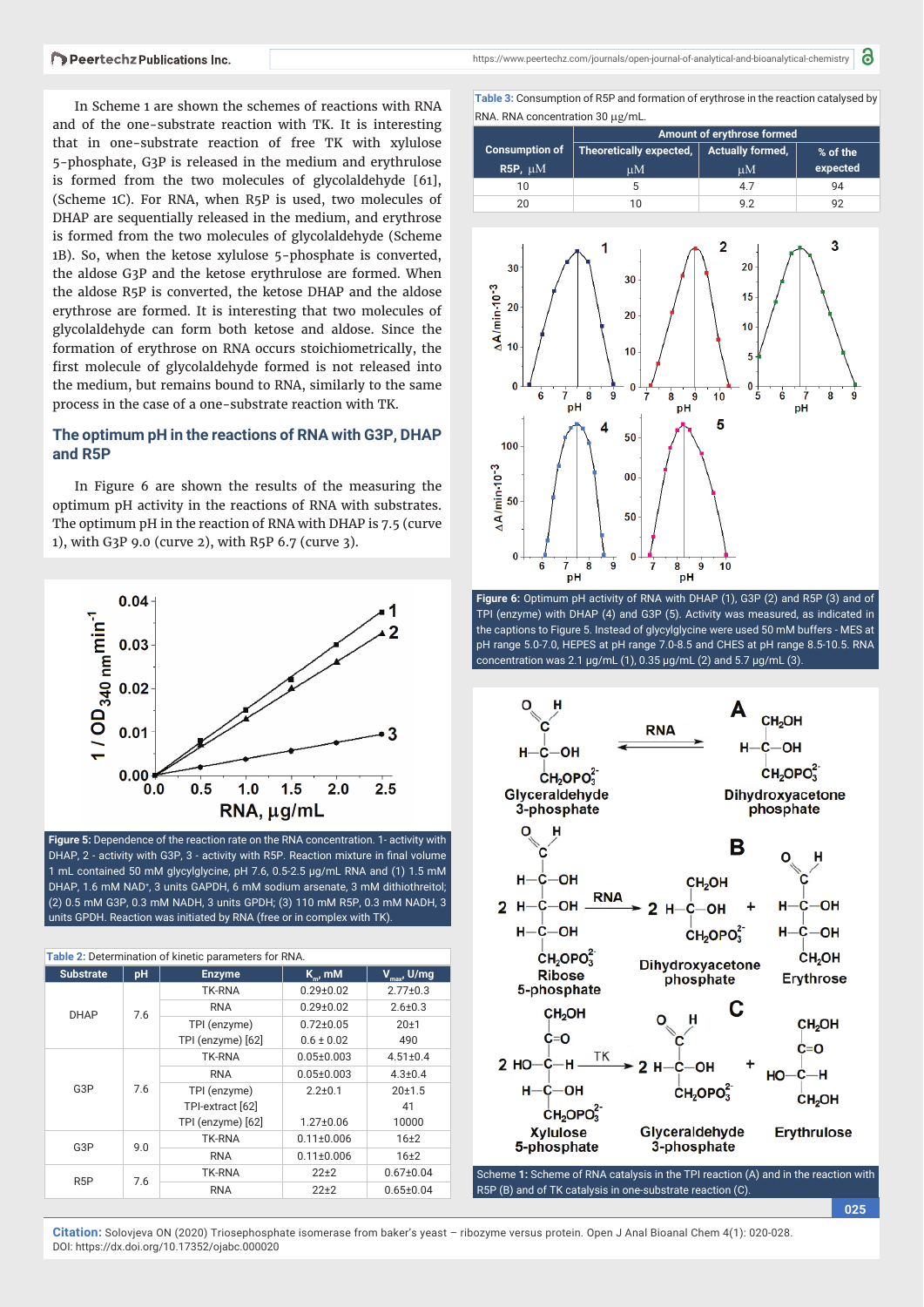## **Comparison of the properties of TPI-ribozyme – free and in complex with TK and TPI-protein in yeast extract**

Total RNA was isolated from yeast extract. A portion of the RNA was passed through an immunoaffinity column to remove the TK-RNA complex. Before and after removal of TK-RNA from the extract, there was RNA activity with G3P, DHAP and R5P. Consequently, TPI-ribozyme is in the extract not only in the form of a complex with TK, but also in a free form.

An ammonium sulfate fraction containing TPI (protein) was also obtained from the yeast extract and the kinetic constants were measured. The ratio of direct and reverse K reactions is different for RNA and protein: for RNA, the affinity for G3P is 6 times higher than for DHAP, and for protein, the affinity for DHAP is 3 times higher than for G3P. At the same time, the affinity for G3P is  $40$  times higher in RNA than in protein (Table 2). Only RNA has the ability to catalyze the reaction with R5P.  $V_{\text{max}}$  of the salt fraction containing TPI was 20 U/mg. Previously, it was shown that the specific activity of TPI from brever's yeast was 41 U/mg in crude homogenate and 10,000 U/mg in the final purification stage  $[62]$ . K<sub>m</sub> for TPI (enzyme) of two types of yeast is almost the same for both substrates (Table 2).

The optimum pH of the reactions for RNA and TPI (enzyme) is approximately the same - 7.5 in the reaction with DHAP (Figure 7, curves 1 and  $\zeta$ ) and 9.0 and 8.3 in the reaction with G3P for RNA and protein, respectively (Figure 7, curves 2 and 5).

#### **RNA sequence**

An RNA sequence was performed. The results are presented in Table 4 and Scheme 2. The largest and with the same number of readings falls on the genes of the ribosomal RNA RDN37-1 and RDN37-2, located in the 12th chromosome and each 5947 nucleotides in length. Several genes that are located within the genes RDN37-1 and RDN37-2 are also sequenced. These are genes RDN25-1 and RDN25-2 of 3396 nucleotides each and RDN18-1 and RDN18-2 of 1600 nucleotides each, as well as several short genes. It can be assumed that TPI-ribozyme is formed by splicing of some exons and is represented by two forms - TPI-ribozyme1 and TPI-ribozyme2, each about 87 nucleotides in length.

## **Conclusion**

Previously was detected inactive TK from baker's yeast [41,42]. TK activity was absent as a result of it's binding to RNA and was restored when the TK-RNA complex dissociated. So, RNA binding is non-covalent. Due to the great interest in ribozymes, we tried to determine whether RNA associated with TK possesses enzymatic activity. As it turned out, this RNA is a TPI ribozyme and, in addition, unlike protein TPI, slowly cleaves R5P into DHAP and erythrose.

Currently, there are a lot of ribozymes with diverse functions. However, only ribozymes with peroxidase activity [18], urea synthase activity [19], pyruvate decarboxylase activity [36], alcohol dehydrogenase activity [37,38] and aldolase activity



**Figure 7:** Results of RNA sequence.

| Table 4: Results of RNA sequence. |  |  |
|-----------------------------------|--|--|
|-----------------------------------|--|--|

|    | <b>Chromosome</b><br><b>Position</b> | Length,<br>Bp | Id               | <b>Name</b>      | <b>Biotype</b>                | Count   |
|----|--------------------------------------|---------------|------------------|------------------|-------------------------------|---------|
| 1  | XII:451786-457732                    | 5947          | <b>RDN37-1</b>   | <b>RDN37-1</b>   | <b>rRNA</b>                   | 9572705 |
| 2  | XII:460923-466869                    | 5947          | <b>RDN37-2</b>   | <b>RDN37-2</b>   | <b>rRNA</b>                   | 9569749 |
| 3  | XII:451786-455181                    | 3396          | <b>RDN25-1</b>   | <b>RDN25-1</b>   | <b>rRNA</b>                   | 5719278 |
| 4  | XII:460923-464318                    | 3396          | <b>RDN25-2</b>   | <b>RDN25-2</b>   | <b>rRNA</b>                   | 5718568 |
| 5  | XII:455933-457732                    | 1800          | <b>RDN18-1</b>   | <b>RDN18-1</b>   | <b>rRNA</b>                   | 3081458 |
| 6  | XII:465070-466869                    | 1600          | <b>RDN18-2</b>   | <b>RDN18-2</b>   | <b>rRNA</b>                   | 3079401 |
| 7  | XII:455433-455636                    | 204           | <b>YLR154W-E</b> | $\overline{a}$   | $\star$                       | 792119  |
| 8  | XII:455414-455571                    | 158           | <b>RDN58-1</b>   | <b>RDN58-1</b>   | rRNA                          | 776841  |
| 9  | XII:464551-464708                    | 158           | <b>RDN58-2</b>   | <b>RDN58-2</b>   | <b>rRNA</b>                   | 776653  |
| 10 | XII:462522-462671                    | 150           | <b>YLR154C-G</b> |                  | putative<br>protein<br>coding | 579327  |
| 11 | XII:454392-454556 165                |               | <b>YLR154W-B</b> | ı.,              | putative<br>protein<br>coding | 259589  |
| 12 | XII:452438-452623                    | 186           | <b>YLR154W-A</b> | <b>YLR154W-A</b> | $\star$                       | 254822  |
| 13 | XII:454696-455070                    | 375           | <b>YLR154W-C</b> | TAR1             | protein<br>coding             | 226668  |
| 14 | XII:455883-456023                    | 141           | <b>YLR154W-F</b> |                  | $^\star$                      | 144282  |
| 15 | XII:455572-455932                    | 361           | <b>ITS1-1</b>    | $\overline{a}$   | <b>rRNA</b>                   | 35927   |
| 16 | XII:464709-465069                    | 361           | <b>ITS1-2</b>    |                  | rRNA                          | 35714   |
|    |                                      |               |                  |                  |                               |         |

\*Dubious open reading frame unlikely to encode a protein



Scheme **2:** Results of RNA sequence.

[39,40] which exhibit activity similar to enzymes, were found. There is no doubt that such ribozymes are actually much more.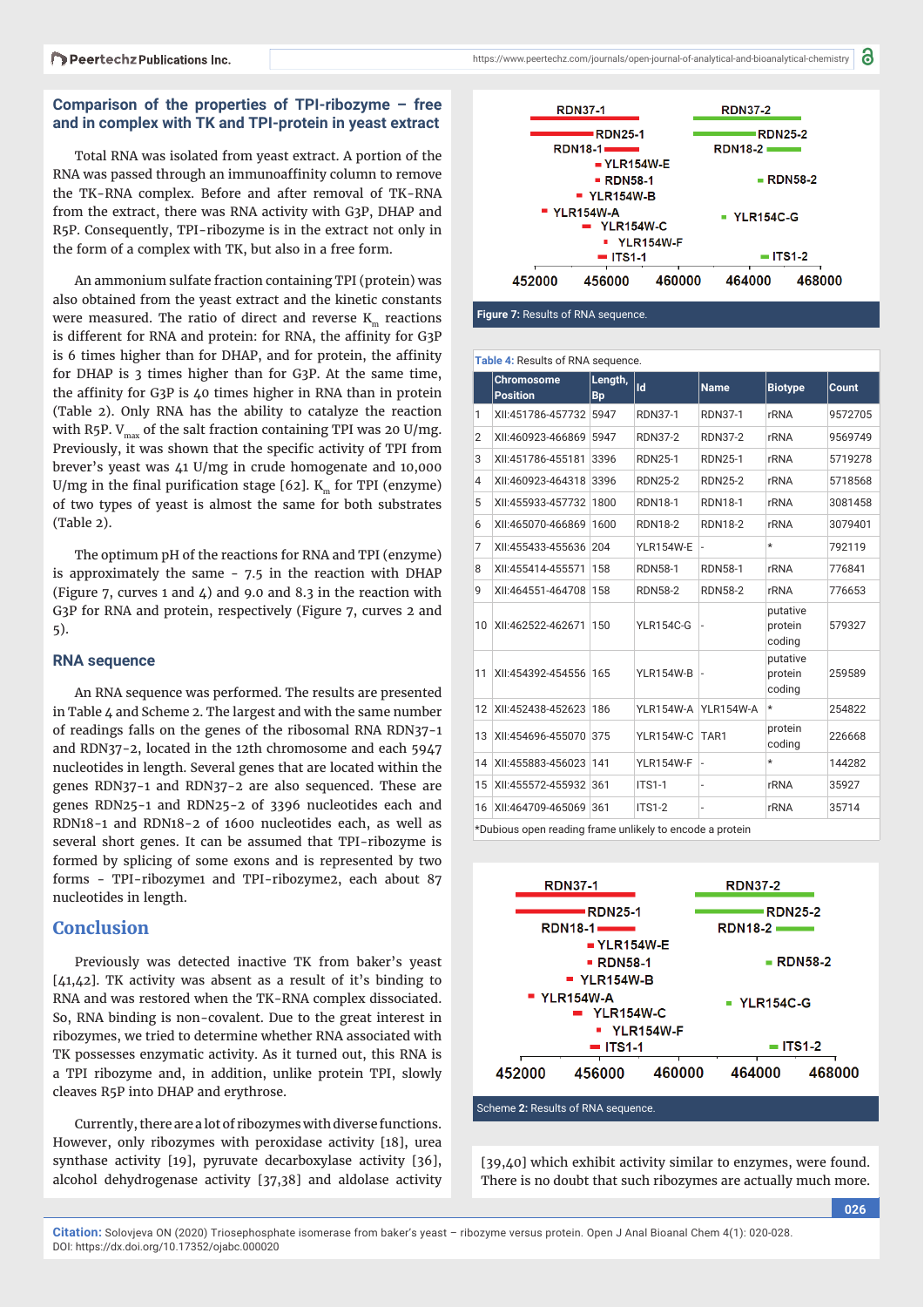In the case of TK, TPI-ribozyme not only duplicates the work of the protein enzyme, but also blocks the work of TK, thus switching yeast metabolism from the pentose phosphate pathway to glycolysis. The lack of transketolase activity was seasonal. Maximum of complex TK-RNA was in December. The reason for this switch remains to be found. But this fact indicates that turning off the functioning of TK by forming its complex with RNA is a real mechanism for switching the pentose phosphate pathway and glycolysis in baker's yeast.

We were unable to determine the nucleotide sequence of the RNA ribozyme. According to preliminary data, this RNA is formed from the loci of two genes - RDN37-1 and RDN37-2 which have the same number of nucleotides (Scheme 2 and Table 4). The fact that the mass of RNA determined on the mass spectrometer is 2 times less than that determined with using gel chromatography (13.283 and 26.6 kDa consequently), indicates the possibility that our RNA is double-stranded. Perhaps these are two ribozymes with the same function.

It is known that to suppress the growth of cancer cells, inhibition of TK is performed [63,64]. Blocking of TK activity could be carried out by forming its complex with RNA.

## **Acknowledgements**

I thank M.V. Serebryakova for MALDI-TOF MS analysis of RNA.

This research did not receive any specific grant from funding agencies in the public, commercial, or not-for-profit sectors.

## **References**

- 1. Cech TR, Zaug AJ, Grabowski PI (1981) In vitro splicing of the ribosomal RNA precursor of Tetrahymena: involvement of a guanosine nucleotide in the excision of the intervening sequence. Cell 27: 487-496. **Link:** https://bit.ly/31WhFyJ
- 2. Kruger K, Grabowski PJ, Zaug AJ, Sands J, Gottschling DE, et al. (1982) Self-splicing RNA: autoexcision and autocyclization of the ribosomal RNA intervening sequence of Tetrahymena. Cell 31: 147-157. **Link:** https://bit.ly/2CyEekl
- 3. Guerrier-Takada C, Gardiner K, Marsh T, Pace N, Altman S (1983) The RNA moiety of ribonuclease P is the catalytic subunit of the enzyme. Cell 35: 849- 857. **Link:** https://bit.ly/3iQwBW2
- 4. Lilley DM (2011) Mechanisms of RNA catalysis. Phil Trans R Soc B 366: 2910- 29107. **Link:** https://bit.ly/31W5PEQ
- 5. Lilley DM (2011) Catalysis by the nucleolytic ribozymes. Biochem Soc Trans 39: 641-646. **Link:** https://bit.ly/2Q5pWdT
- 6. Wilson TJ, Lilley DM (2015) RNA catalysis is that it? RNA 21: 534-537. **Link:** https://bit.ly/3h4Llju
- 7. Müller S, Appel B, Balke D, Hieronymus R, Nübel C (2016) Thirty-five years of research into ribozymes and nucleic acid catalysis: where do we stand today? F1000Res 5: F1000 Faculty Rev-1511. **Link:** https://bit.ly/345T2lK
- 8. Suga H, Cowan JA, Szostak JW (1998) Unusual metal ion catalysis in an acyl-transferase ribozyme. Biochemistry 37: 10118-10125. **Link:** https://bit.ly/2Y7sBZe
- 9. Horie S, Ikawa Y, Inoue T (2006) Structural and biochemical characterization

of DSL ribozyme. Biochem Biophys Res Commun 339: 115-121. **Link:** https://bit.ly/3iTdsTn

- 10. Glasner ME, Bergman NH, Bartel DP (2002) Metal ion requirements for structure and catalysis of an RNA ligase ribozyme. Biochemistry 41: 8103- 8112. **Link:** https://bit.ly/345IVNL
- 11. Herschlag D, Eckstein F, Cech TR (1993) The importance of being ribose at the cleavage site in the Tetrahymena ribozyme reaction? Biochemistry 32: 8312- 8321. **Link:** https://bit.ly/3kL8TvU
- 12. Guo F, Gooding AR, Cech TR (2004) Structure of the Tetrahymena ribozyme: base triple sandwich and metal ion at the active site. Mol Cell 16: 351-362. **Link:** https://bit.ly/2Q1kid4
- 13. Zaher HS, Unrau PJ (2007) Selection of an improved RNA polymerase ribozyme with superior extension and fidelity. RNA 13: 1017-1026. Link: https://bit.ly/31Xx2XI
- 14. McCarthy TJ, Plog MA, Floy SA, Jansen JA, Juliane K, et al. (2005) Ligand requirements for glmS ribozyme self-cleavage. Chem Biol 12: 1221-1226. **Link:** https://bit.ly/31Wh2Fn
- 15. Brooks KM, Hampel KJ (2011) Rapid steps in the glmS ribozyme catalytic pathway: cation and ligand requirements. Biochemistry 50: 2424-2433. **Link:** https://bit.ly/2Y8eK4Z
- 16. Bingaman JL, Zhang S, Stevens DR, Yennawar NH, Hammes-Schiffer S, et al. (2017) The GlcN6P cofactor plays multiple catalytic roles in the glmS ribozyme nature. Chem Biol 13: 439-445. **Link:** https://bit.ly/2EcRgEl
- 17. Lohse PA, Szostak JW (1996) Ribozyme-catalysed amino-acid transfer reactions. Nature 381: 442-444. **Link: Link:** https://bit.ly/3h8FpG8
- 18. Travascio P, Bennet AJ, Wang DY, Sen D (1999) A ribozyme and a catalytic DNA with peroxidase activity: active sites versus cofactor-binding sites. Chem Biol 6: 779-787. **Link:** https://bit.ly/2E988w0
- 19. Nieuwlandt D, West M, Cheng X, Kirshenheuter G, Eaton BE (2003) The first example of an RNA urea synthase: selection through the enzyme active site of human neutrophile elastase. Chembiochem 4: 651-654. **Link:** https://bit.ly/3h3uRIv
- 20. Tang J, Breaker RR (2000) Structural diversity of self-cleaving ribozymes. PNAS 97: 5784-5789.
- 21. Doherty EA, Doudna JA (2001) Ribozyme structures and mechanisms. Annu Rev Biophys Biomol Struct 30: 457-475.
- 22. Cochrane JC, Strobel SA (2008) Catalytic strategies of self-cleaving ribozymes. Acc Chem Res 41: 1027-1035. **Link:** https://bit.ly/3219HUS
- 23. Lee KY, Lee BJ (2017) Structural and biochemical properties of novel selfcleaving ribozymes. Molecules 22: E678. **Link:** https://bit.ly/3434zSZ
- 24. DeRose VJ (2002) Two decades of RNA catalysis. Chem Biol 9: 961-969. **Link:** https://bit.ly/3awbAwB
- 25. Kingery DA, Pfund E, Voorhees RM, Okuda K, Wohlgemuth I, et al. (2008) An uncharged amine in the transition state of the ribosomal peptidyl transfer reaction. Chem Biol 15: 493-500. **Link:** https://bit.ly/3iOAzhS
- 26. Wohlgemuth I, Brenner S, Beringer M, Rodnina MV (2008) Modulation of the rate of peptidyl transfer on the ribosome by the nature of substrates. J Biol Chem 283: 32229–32235. **Link:** https://bit.ly/3iOOqok
- 27. Kikovska E, Svard SG, Kirsebom LA (2007) Eukaryotic RNase P RNA mediates cleavage in the absence of protein. Proc Natl Academ Sci USA 104: 2062- 2067. **Link:** https://bit.ly/3gYyijv
- 28. Marvin MC, Engelke DR (2009) Broadening the mission of an RNA enzyme. J Cell Biochem 108: 1244-1251. **Link:** https://bit.ly/31WU94B
- 29. Tarasow TM, Tarasow SL, Eaton BE (1997) RNA-catalysed carbon-carbon bond formation. Nature 389: 54-57. **Link:** https://bit.ly/2PV8Q2y

**027**